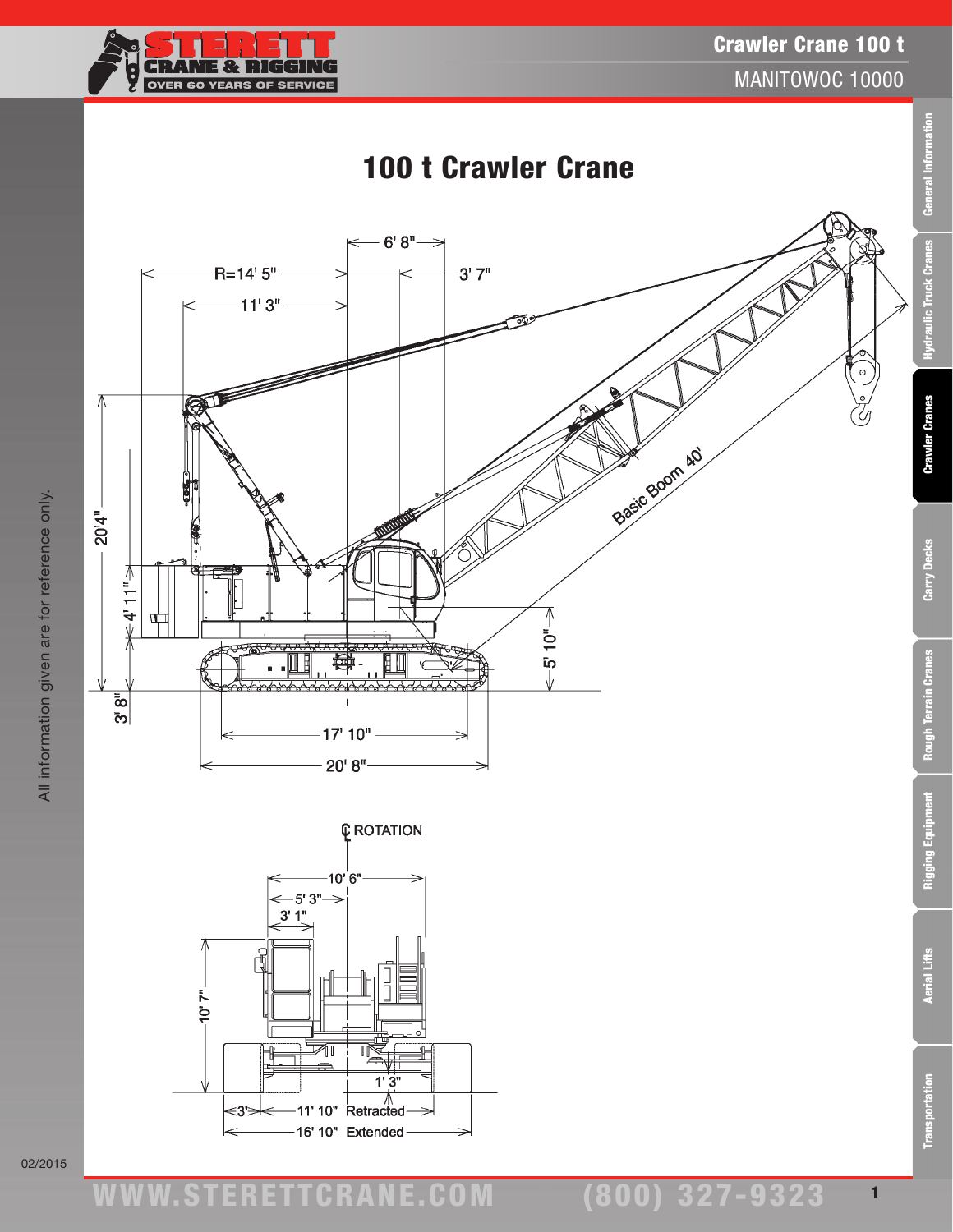



2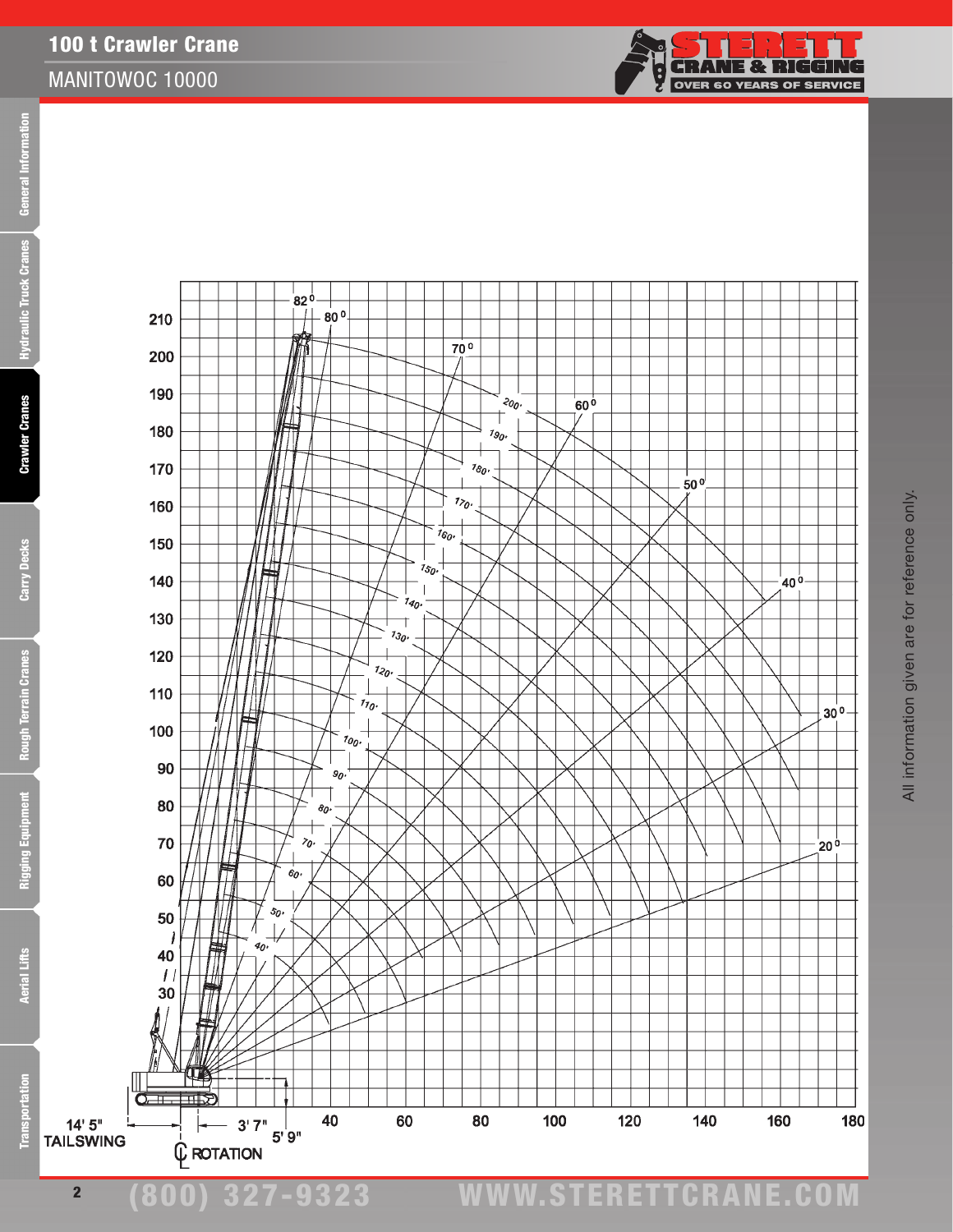

MANITOWOC 10000

|     | 40-200 ft<br>63,500 lbs |                 |                                                 |      |      |                           | Ē<br>13'10" |      |      |                |      | 360° |      |      |      | 75<br>75%      |      |     |
|-----|-------------------------|-----------------|-------------------------------------------------|------|------|---------------------------|-------------|------|------|----------------|------|------|------|------|------|----------------|------|-----|
| ft  | 40                      | 50              | 60                                              | 70   | 80   | 90                        | 100         | 110  | 120  | 130            | 140  | 150  | 160  | 170  | 180  | 190            | 200  | ft  |
| 10  | 200                     |                 |                                                 |      |      |                           |             |      |      |                |      |      |      |      |      |                |      | 10  |
| 12  | 185.4 185.1             |                 |                                                 |      |      |                           |             |      |      |                |      |      |      |      |      |                |      | 12  |
| 14  | 160.2                   |                 | 160 159.8                                       |      |      |                           |             |      |      |                |      |      |      |      |      |                |      | 14  |
| 16  | 141                     |                 | 140.8 140.6 140.4 138.6                         |      |      |                           |             |      |      |                |      |      |      |      |      |                |      | 16  |
| 18  |                         |                 | 126.1 125.8 124.3 122.5 119.2 117.7             |      |      |                           |             |      |      |                |      |      |      |      |      |                |      | 18  |
| 20  |                         |                 | 111.1 111.3 109.1 107.5 104.7 103.1 100.7 100.3 |      |      |                           |             |      |      |                |      |      |      |      |      |                |      | 20  |
| 24  | 86.4                    | 87.5            | 87.3                                            | 86.4 | 84.2 | 82.6                      | 80.6        | 80   | 78.4 | 71.8           | 61.7 |      |      |      |      |                |      | 24  |
| 28  | 69                      | 70.1            | 69.8                                            | 69.8 | 69.4 | 69.2                      | 67.4        | 66.7 | 65.2 | 65             | 59.9 | 51.8 | 44   | 38.8 |      |                |      | 28  |
| 34  | 50.2                    | 53.7            | 53.5                                            | 53.3 | 53.1 | 52.9                      | 52.6        | 52.6 | 52.2 | 51.8           | 50.7 | 49.6 | 42.1 | 37   | 32.6 | 28.8           | 25.7 | 34  |
| 40  | 35.2                    | 43.4            | 43.2                                            | 42.9 | 42.7 | 42.5                      | 42.3        | 42.3 | 42.1 | 41.8           | 41.6 | 41.2 | 40.3 | 35.2 | 31   | 27.5           | 24.4 | 40  |
| 45  |                         | 35.2            | 37                                              | 37   | 36.5 | 36.3                      | 36.1        | 36.1 | 35.9 | 35.7           | 35.4 | 35.2 | 35.2 | 33.9 | 29.7 | 26.4           | 23.3 | 45  |
| 55  |                         |                 | 27.3                                            | 28.6 | 28.2 | 27.9                      | 27.7        | 27.7 | 27.3 | 27.3           | 27.1 | 26.8 | 26.8 | 26.6 | 26.2 | 24.2           | 21.3 | 55  |
| 75  |                         |                 |                                                 |      | 17.8 | 18.7                      | 18.2        | 18.2 | 18   | 17.8           | 17.6 | 17.4 | 17.4 | 17.1 | 16.7 | 16.7           | 15.6 | 75  |
| 95  |                         |                 |                                                 |      |      |                           | 12.3        | 13.2 | 13   | 12.7           | 12.5 | 12.3 | 12.1 | 11.9 | 11.6 | 11.4           | 11.2 | 95  |
| 105 |                         |                 |                                                 |      |      |                           |             | 10.3 | 11.2 | 11             | 10.8 | 10.5 | 10.3 | 10.1 | 9.9  | 9.7            | 9.4  | 105 |
| 115 |                         |                 |                                                 |      |      |                           |             |      | 8.5  | 9.4            | 9.2  | 9    | 9    | 8.8  | 8.3  | 8.3            | 7.9  | 115 |
| 125 |                         |                 |                                                 |      |      |                           |             |      |      | $\overline{7}$ | 7.7  | 7.9  | 7.7  | 7.4  | 7.2  | $\overline{7}$ | 6.6  | 125 |
| 135 |                         |                 |                                                 |      |      |                           |             |      |      |                | 5.7  | 6.6  | 6.8  | 6.6  | 6.1  | 6.1            | 5.2  | 135 |
| 145 |                         |                 |                                                 |      |      |                           |             |      |      |                |      |      | 5.2  | 5.5  | 5.2  | 5.2            | 4.1  | 145 |
| 155 |                         |                 |                                                 |      |      |                           |             |      |      |                |      |      |      | 4.1  | 4.1  | 4.1            | 3    | 155 |
| 165 |                         | $1.116 + 0.400$ |                                                 |      |      | بالمالم فمراج مرحلة مرزان |             |      |      |                |      |      |      |      | 3    | 3.3            |      | 165 |

with 16,100 lbs carbody counterweight

Transportation Aerial Lifts Rigging Equipment Rough Terrain Cranes Carry Decks Crawler Cranes Hydraulic Truck Cranes General Information

**Rough Terrain Cranes** 

**Rigging Equipment** 

**Aerial Lifts** 

**Transportation** 

Carry Decks

**General Information** 

**Hydraulic Truck Cranes** 

**Crawler Cranes**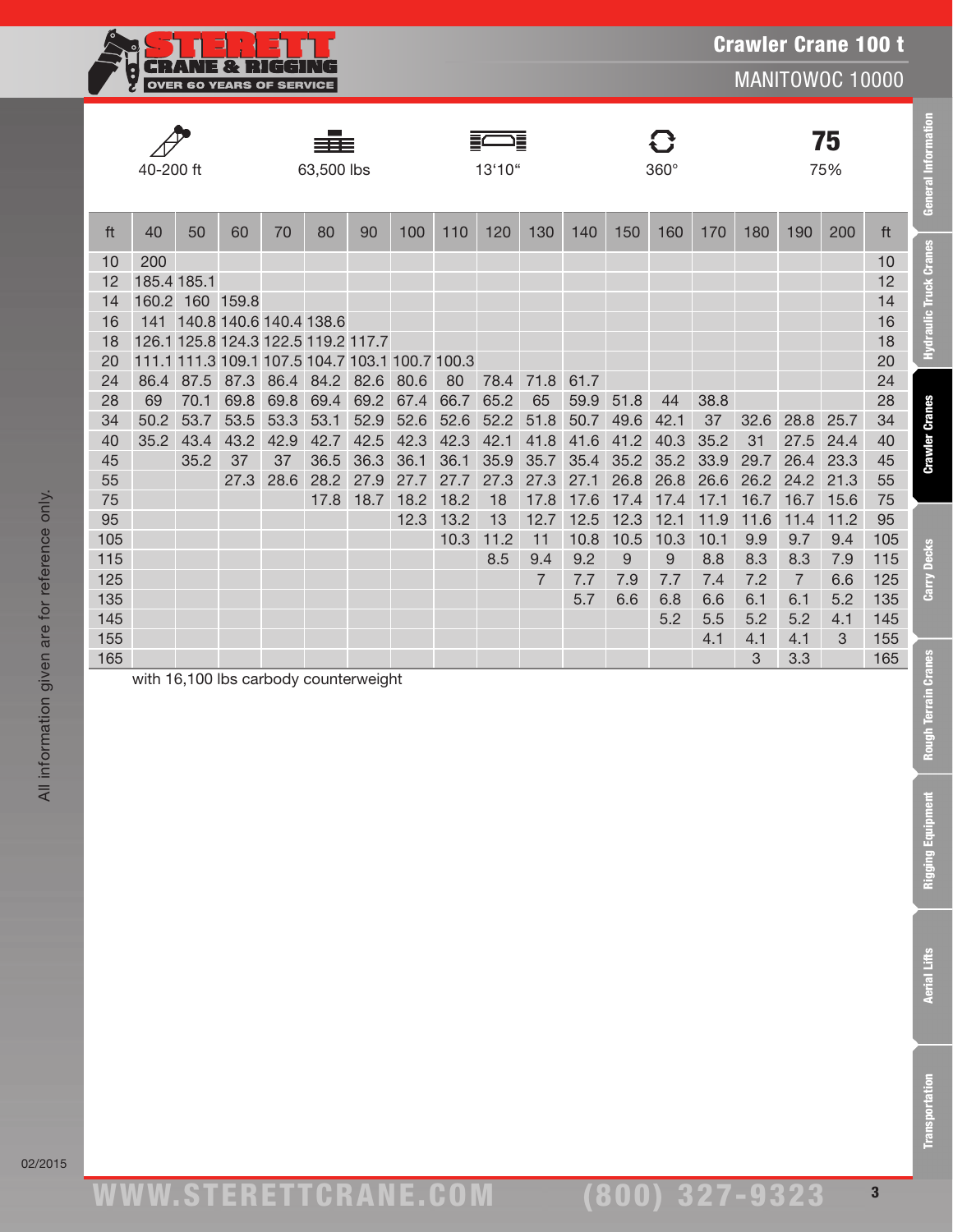**Crawler Cranes** 

100 t Crawler Crane

MANITOWOC 10000



j.<br>N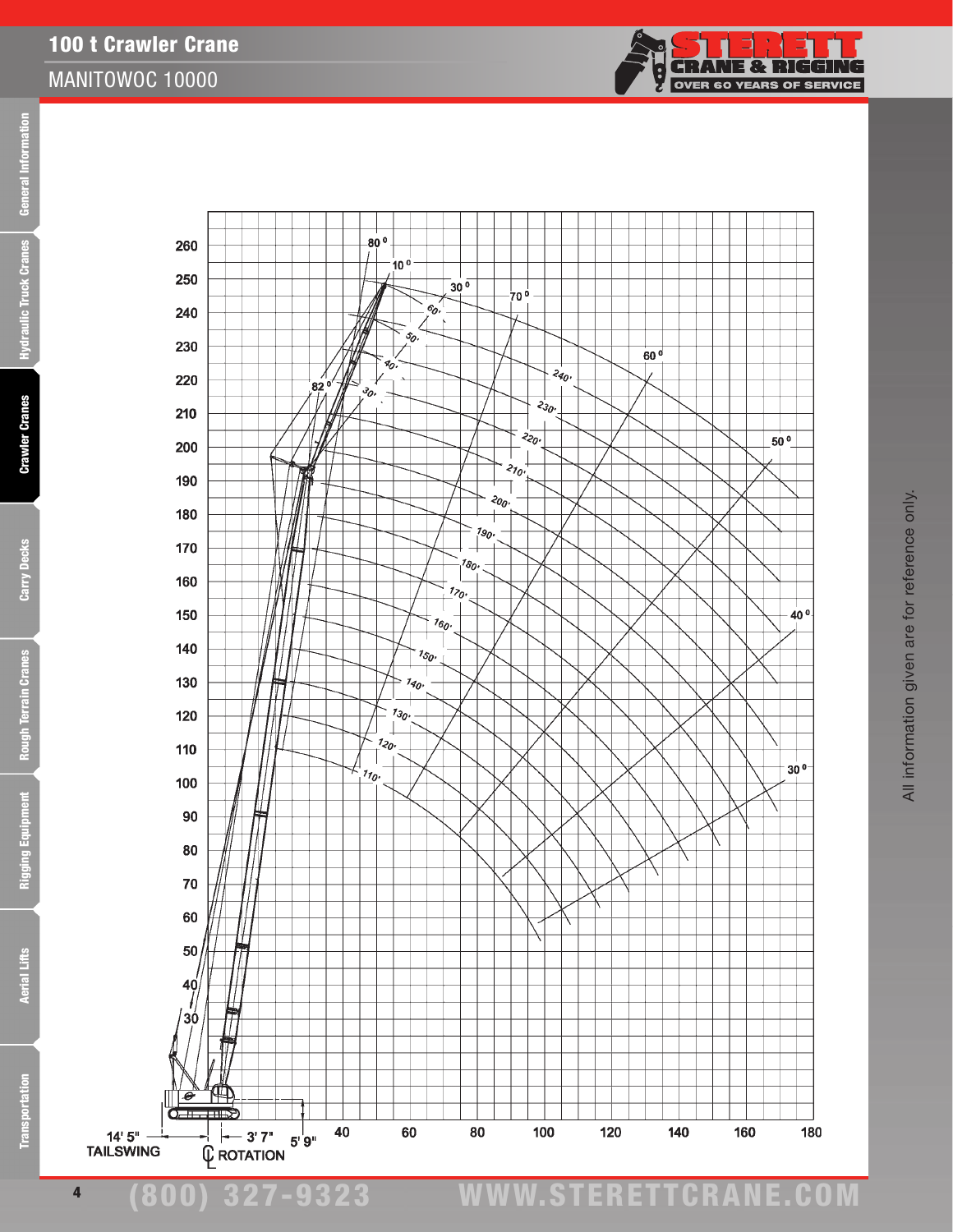**RANE & RIGGIN**  $\overline{\mathbb{F}}$ G OVER 60 YEARS OF SERVICE

MANITOWOC 10000

**Crawler Cranes** 

Carry Decks

**Rough Terrain Cranes** 

|     | 80-190 ft |      | 50 ft               | - 1<br>≡≡≡<br>63,500 lbs |      | 這<br>13'10" |      | C<br>$360^\circ$  |      | 75<br>75% |     |
|-----|-----------|------|---------------------|--------------------------|------|-------------|------|-------------------|------|-----------|-----|
| ft  | 80        | 100  | $10^{\circ}$<br>130 | 160                      | 190  | 80          | 100  | $30^\circ$<br>130 | 160  | 190       | ft  |
| 40  | 20        | 20   |                     |                          |      |             |      |                   |      |           | 40  |
| 50  | 20        | 20   | 20                  |                          |      |             |      |                   |      |           | 50  |
| 60  | 17        | 18.9 | 20                  | 20                       | 18.4 | 10.4        | 10.9 | 11.4              |      |           | 60  |
| 80  | 12.8      | 14.4 | 16.5                | 15.9                     | 15.3 | 8.7         | 9.2  | 9.8               | 10.3 | 10.7      | 80  |
| 100 | 10.3      | 11.6 | 11.8                | 11.2                     | 10.5 | 7.6         | 8    | 8.7               | 9.2  | 9.6       | 100 |
| 120 |           | 9.5  | 8.8                 | 8.2                      | 7.5  |             |      | 7.6               | 8.3  | 8.1       | 120 |
| 140 |           |      | 6.7                 | 6.1                      | 5.2  |             |      |                   | 6.4  | 5.7       | 140 |
| 150 |           |      | 5.8                 | 5.2                      | 4.2  |             |      |                   | 5.5  | 4.7       | 150 |
| 160 |           |      | 4.6                 | 4.3                      |      |             |      |                   |      | 3.8       | 160 |
| 170 |           |      |                     | 3.4                      |      |             |      |                   |      |           | 170 |

| $\sqrt{2}$ |       | 丰田         | $\equiv$<br>Ξ0 |             | 75  |
|------------|-------|------------|----------------|-------------|-----|
| 80-190 ft  | 60 ft | 63,500 lbs | 13'10"         | $360^\circ$ | 75% |

|                                                                      | 80-190 ft                                                                     |                                                    | 50 ft                                                                       |                                                              | 63,500 lbs                                       | 13'10"                   |                               | 360°                                           |                                         | 75<br>75%                                      |                                                                      | <b>General Information</b>                        |
|----------------------------------------------------------------------|-------------------------------------------------------------------------------|----------------------------------------------------|-----------------------------------------------------------------------------|--------------------------------------------------------------|--------------------------------------------------|--------------------------|-------------------------------|------------------------------------------------|-----------------------------------------|------------------------------------------------|----------------------------------------------------------------------|---------------------------------------------------|
| ft<br>40<br>50<br>60<br>80<br>100<br>120<br>140<br>150<br>160<br>170 | 80<br>20<br>20<br>17<br>12.8<br>10.3<br>with 16,100 lbs carbody counterweight | 100<br>20<br>$20\,$<br>18.9<br>14.4<br>11.6<br>9.5 | $10^{\circ}$<br>130<br>20<br>20<br>16.5<br>11.8<br>8.8<br>6.7<br>5.8<br>4.6 | 160<br>20<br>15.9<br>11.2<br>8.2<br>6.1<br>5.2<br>4.3<br>3.4 | 190<br>18.4<br>15.3<br>10.5<br>7.5<br>5.2<br>4.2 | 80<br>10.4<br>8.7<br>7.6 | 100<br>10.9<br>9.2<br>$\,8\,$ | $30^\circ$<br>130<br>11.4<br>9.8<br>8.7<br>7.6 | 160<br>10.3<br>9.2<br>8.3<br>6.4<br>5.5 | 190<br>10.7<br>9.6<br>8.1<br>5.7<br>4.7<br>3.8 | ft<br>40<br>50<br>60<br>80<br>100<br>120<br>140<br>150<br>160<br>170 | Hydraulic Truck Cranes<br><b>Crawler Cranes</b>   |
|                                                                      | 80-190 ft                                                                     |                                                    | 60 ft                                                                       |                                                              | 63,500 lbs                                       | 13'10"                   | 결                             | G<br>$360^\circ$                               |                                         | 75<br>75%                                      |                                                                      | <b>Carry Decks</b><br><b>Rough Terrain Cranes</b> |
| ft<br>40<br>50<br>60<br>80                                           | 80<br>18<br>17.8<br>14.8<br>11.1                                              | 100<br>18<br>16.3<br>12.3                          | $10^{\circ}$<br>130<br>18<br>18<br>14.1                                     | 160<br>18<br>15.6                                            | 190<br>18<br>15.4                                | 80<br>8.9<br>7.3         | 100<br>7.7                    | $30^\circ$<br>130<br>8.1                       | 160<br>8.5                              | 190<br>8.7                                     | $\operatorname{\sf ft}$<br>40<br>50<br>60<br>80                      | ment<br>Rigging Equip                             |
| 100<br>120<br>140<br>150                                             | 8.8<br>7.3                                                                    | 9.9<br>8.2                                         | 11.4<br>8.9                                                                 | 11.3<br>8.3<br>6.1                                           | 10.7<br>$7.5$<br>5.2                             | 6.2                      | 6.6<br>5.9                    | 7.1<br>6.3<br>5.8                              | 7.5<br>6.7<br>6.2                       | 7.8<br>$\sqrt{7}$<br>5.9                       | 100<br>120<br>140                                                    |                                                   |
| 160<br>170                                                           | with 16,100 lbs carbody counterweight                                         | 7.1                                                | 6.8<br>$\,$ 6<br>$\sqrt{5}$<br>$\overline{4}$                               | 5.3<br>4.4<br>3.6                                            | 4.3<br>3.4                                       |                          |                               |                                                | 5.7<br>4.9                              | 4.9<br>$\overline{4}$<br>3.2                   | 150<br>160<br>170                                                    | <b>Aerial Lifts</b>                               |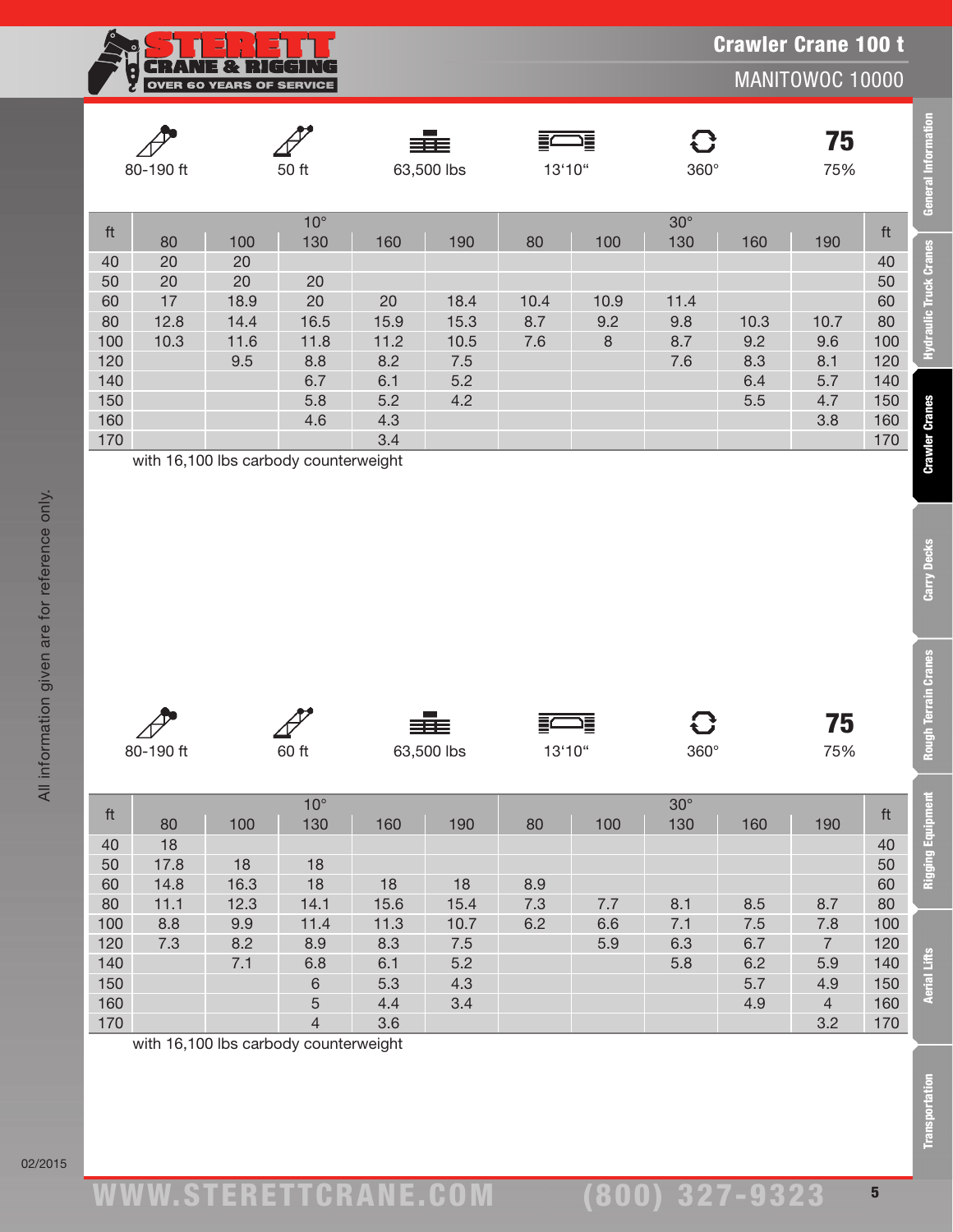

eral Information Transportation Aerial Lifts Rigging Equipment Rough Terrain Cranes Carry Decks Crawler Cranes Hydraulic Truck Cranes General Information **Gen Hydraulic Truck Cranes** 



(800) 327-9323 www.STERETTCRAnE.Com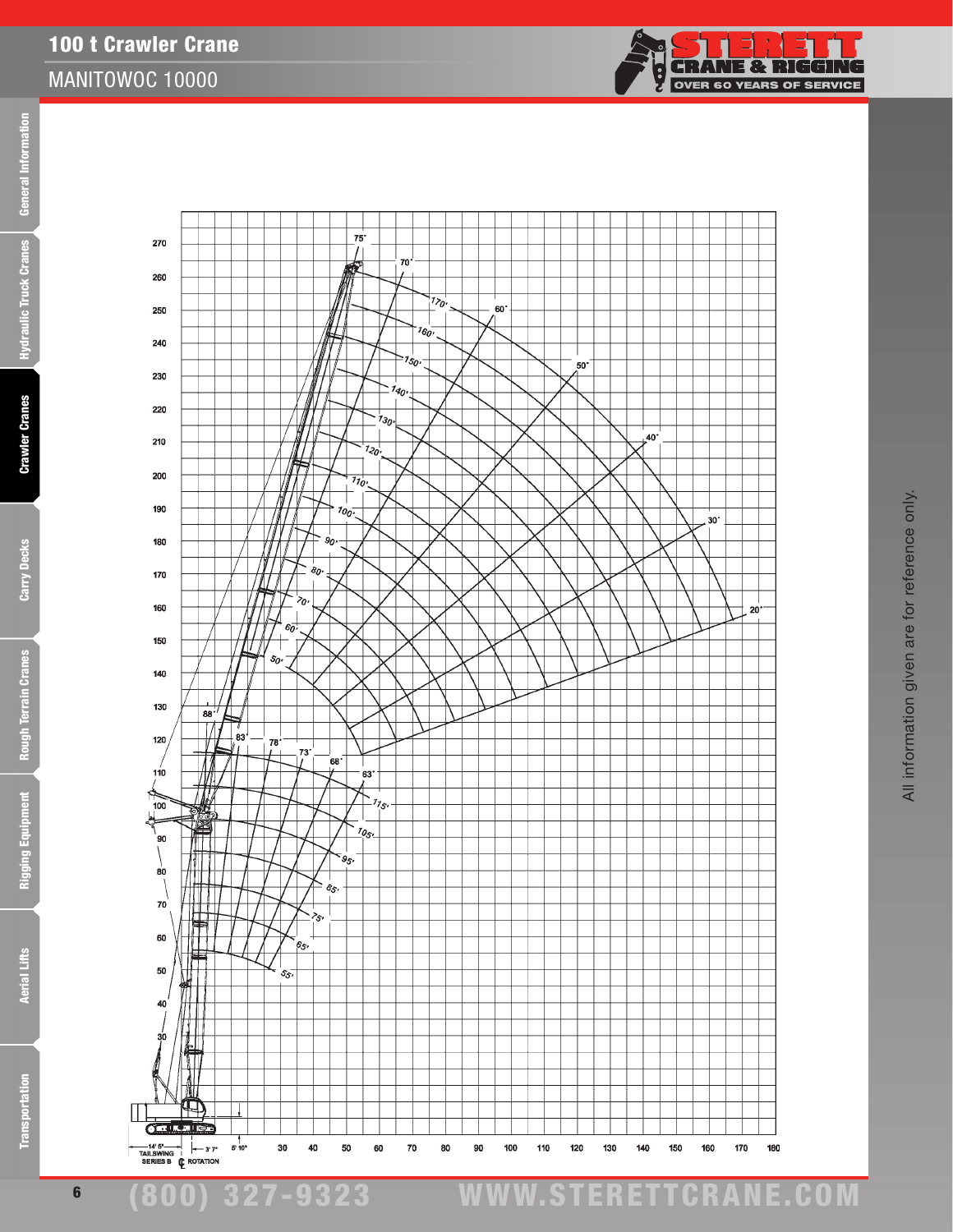**CRANE & RIGGING**<br>OVER 60 YEARS OF SERVICE

Crawler Crane 100 t

MANITOWOC 10000

**General Information** 

**Hydraulic Truck Cranes** 

**Crawler Cranes** 

Carry Decks

in Cranes

|    | 55-115 ft<br>$88^\circ$ |                | ≡≡≡<br>50 - 170 ft<br>63,500 lbs |      |      | $\implies$<br>13'10" | $\mathbf G$<br>$360^\circ$ | 75<br>75% |    |
|----|-------------------------|----------------|----------------------------------|------|------|----------------------|----------------------------|-----------|----|
| ft | 55                      | 50<br>95<br>75 |                                  | 115  | 55   | 75                   | 90<br>95                   | 115       | ft |
| 22 | 80                      |                |                                  |      |      |                      |                            |           | 22 |
| 26 | 67.5                    | 67.3           | 66.8                             |      |      |                      |                            |           | 26 |
| 30 | 58.6                    | 58.3           | 57.9                             | 57.5 |      |                      |                            |           | 30 |
| 35 | 49.8                    | 49.5           | 49                               | 48.7 | 48.9 | 48.9                 | 48.4                       | 48        | 35 |
| 40 | 43.6                    | 43.4           | 42.9                             | 42.5 | 42.9 | 42.5                 | 42.2                       | 41.8      | 40 |
| 45 | 38.8                    | 38.5           | 38.1                             | 37.7 | 38.1 | 37.9                 | 37.4                       | 37        | 45 |
| 60 |                         |                |                                  |      | 26.2 | 26                   | 26                         | 25.8      | 60 |
| 65 |                         |                |                                  |      | 23.6 | 23.6                 | 23.4                       | 23.1      | 65 |
| 80 |                         |                |                                  |      | 17.9 | 17.6                 | 17.6                       | 17.4      | 80 |
| 95 |                         |                |                                  |      |      |                      | 13.9                       | 13.7      | 95 |

|            | 55-115 ft<br>$88^\circ$ | 63,500 lbs<br>50 - 170 ft             |      |              | 13'10"      |             | $360^\circ$  | 75<br>75%    |            |  |
|------------|-------------------------|---------------------------------------|------|--------------|-------------|-------------|--------------|--------------|------------|--|
| ft         | 55                      | 50<br>75                              | 95   | 115          | 55          | 90<br>75    | 95           | 115          | ft         |  |
| 22         | 80                      |                                       |      |              |             |             |              |              | 22         |  |
| 26         | 67.5                    | 67.3                                  | 66.8 |              |             |             |              |              | 26         |  |
| 30         | 58.6                    | 58.3                                  | 57.9 | 57.5         |             |             |              |              | 30         |  |
| 35         | 49.8                    | 49.5                                  | 49   | 48.7         | 48.9        | 48.9        | 48.4         | 48           | 35         |  |
| 40         | 43.6                    | 43.4                                  | 42.9 | 42.5         | 42.9        | 42.5        | 42.2         | 41.8         | 40         |  |
| 45         | 38.8                    | 38.5                                  | 38.1 | 37.7         | 38.1        | 37.9        | 37.4         | 37           | 45         |  |
| 60         |                         |                                       |      |              | 26.2        | 26          | 26           | 25.8         | 60         |  |
| 65         |                         |                                       |      |              | 23.6        | 23.6        | 23.4         | 23.1         | 65         |  |
| 80<br>95   |                         |                                       |      |              | 17.9        | 17.6        | 17.6<br>13.9 | 17.4<br>13.7 | 80<br>95   |  |
|            |                         |                                       |      |              |             |             |              |              |            |  |
| ft         | 55                      | 130<br>75                             |      | 95           | 55          | 170<br>75   |              | 95           | ft         |  |
| 45         | 37.5                    | 37                                    |      | 36.8         |             |             |              |              | 45         |  |
| 60         | 25.6                    | 25.4                                  |      | 25.4         | 24.5        | 24.5        |              | 24.7         | 60         |  |
| 80         | 17                      | 17                                    |      | 17           | 16.1        | 16.1        |              | 16.3         | 80         |  |
| $90\,$     | 14.6                    | 14.3                                  |      | 14.3         | 13.4        | 13.4        |              | 13.7         | $90\,$     |  |
| 100<br>110 | 12.3<br>10.6            | 12.3<br>10.6                          |      | 12.1<br>10.6 | 11.5<br>9.7 | 11.2<br>9.7 |              | 11.5<br>9.9  | 100<br>110 |  |
| 130        | 8.2                     | 8.2                                   |      | 7.9          | 7.3         | 7.1         |              | 7.3          | 130        |  |
|            |                         |                                       |      |              |             |             |              |              |            |  |
| 145        |                         |                                       |      |              | 5.7         | 5.7         |              |              | 145        |  |
|            |                         | with 16,100 lbs carbody counterweight |      |              |             |             |              |              |            |  |
|            |                         |                                       |      |              |             |             |              |              |            |  |